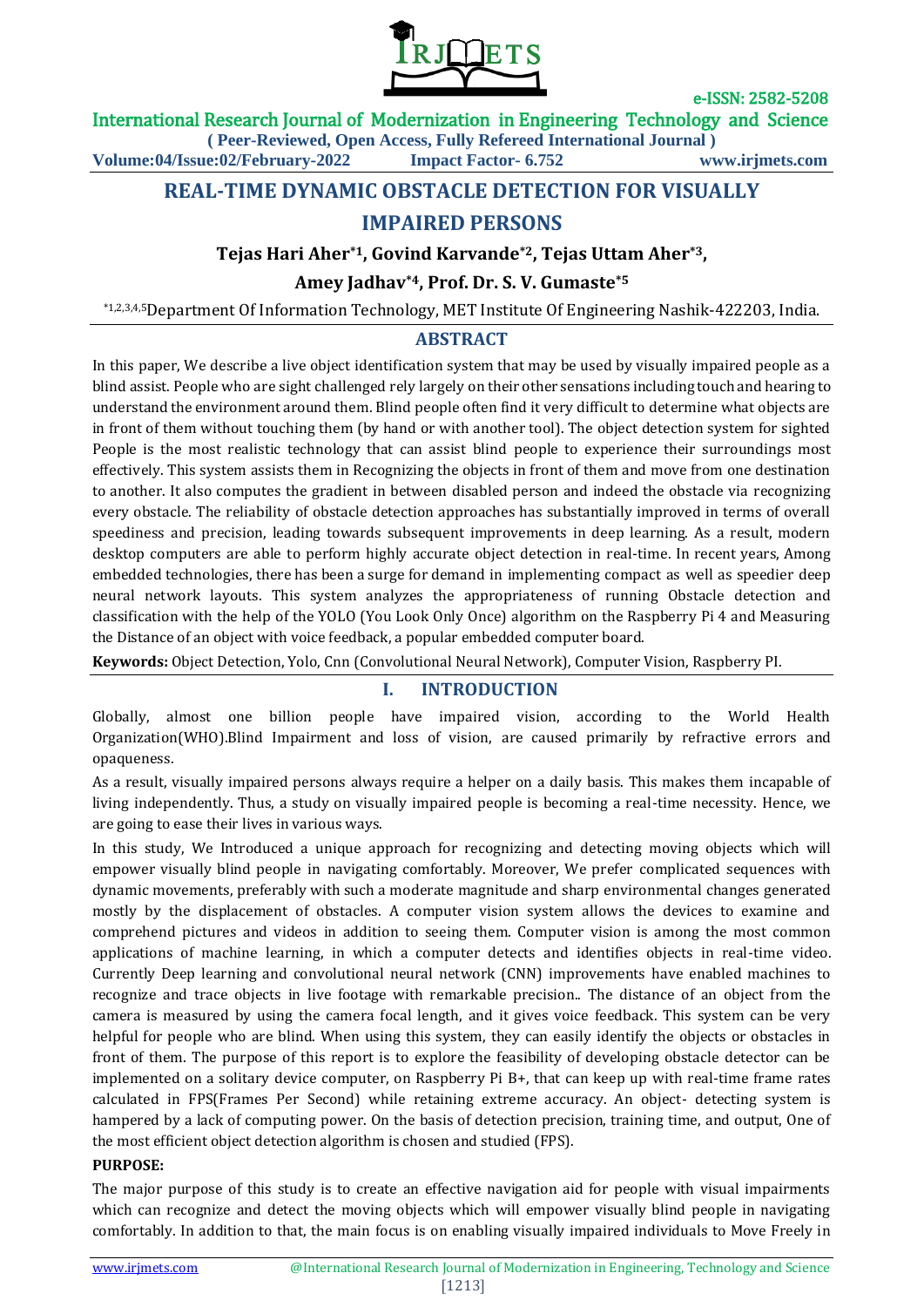

# International Research Journal of Modernization in Engineering Technology and Science

**( Peer-Reviewed, Open Access, Fully Refereed International Journal ) Volume:04/Issue:02/February-2022 Impact Factor- 6.752 www.irjmets.com**

the environment and live Independently. In the paper, a regression-based algorithm called YOLO (You Look Only Once) is recommended for Object Detection.

#### **OBJECTIVE:**

The following are the goals:

- 1) To develop a device that can assist blind people with recognizing their surroundings and moving freely throughout them.
- 2) To design a device capable of detecting dynamic objects.
- 3) In order to develop a device that will have greater accuracy than the currenttechnology.
- 4) To provide better performance with minimal equipment.

### **II. LITERATURE REVIEW**

This section of this study explains the project's conceptual justification, commencing with a description of object detection and moving on to evaluations in machine learning, deep learning, relevant surveys, and challenges faced by sight-challenged individuals. Various papers are available that contain information on object detection. Some referred papers are mentioned here.

1. The authors offered an approach of establishing a vision sight-based prosthetic and portable device which empowers people with blind sight with navigating activities amid in unfamiliar indoors situations in this work. As a result of this system, A route is conspired to enable a blind person to achieve the specific goals throughout secure and comfortable way by detecting open spots, impediments, and objects of intrigue, such as entryways, recliners, floors, and machines, among others. Specifically, Six modules compose up the whole system: Flooring diversification, intensity-based grid generation, object recognition, obstacle avoidance, motion tracking, and delivering sensory valuable feedback to the blind person are all part of the process. As a result of the stereo cameras collect a vast quantity of data generate, the actual facts that individuals move in dynamic environments, and the need for immediate feedback for the blind person (User),

The author defined two constraints: -

- i. Using a general-purpose platform graphics processing unit (GPGPU), the profundity and tone data must be examined in real-time.
- ii. It ought to be possible to process images on a wearable computer, which is a light, portable processing device. Furthermore, the Author has discussed tradeoffs between sensing, processing, and storage systems that should be able to fulfill these requirements appropriately in terms of system usability. The author intends to continue implementing and optimizing the core components based on our provisional outcomes in flooring classification and establishing a 2D tenacy grid.





Based on the results of this research, the author concluded that a system to assist blind people to navigate purposefully has been implemented and is showing progress. As part of the system, both depth and RGB information are provide by stereo cameras, as well as pose measurements since the camera is built with an optical-inertial algorithm for SLAM. The Jetson TX2 development kit is a supercomputer capable of parallel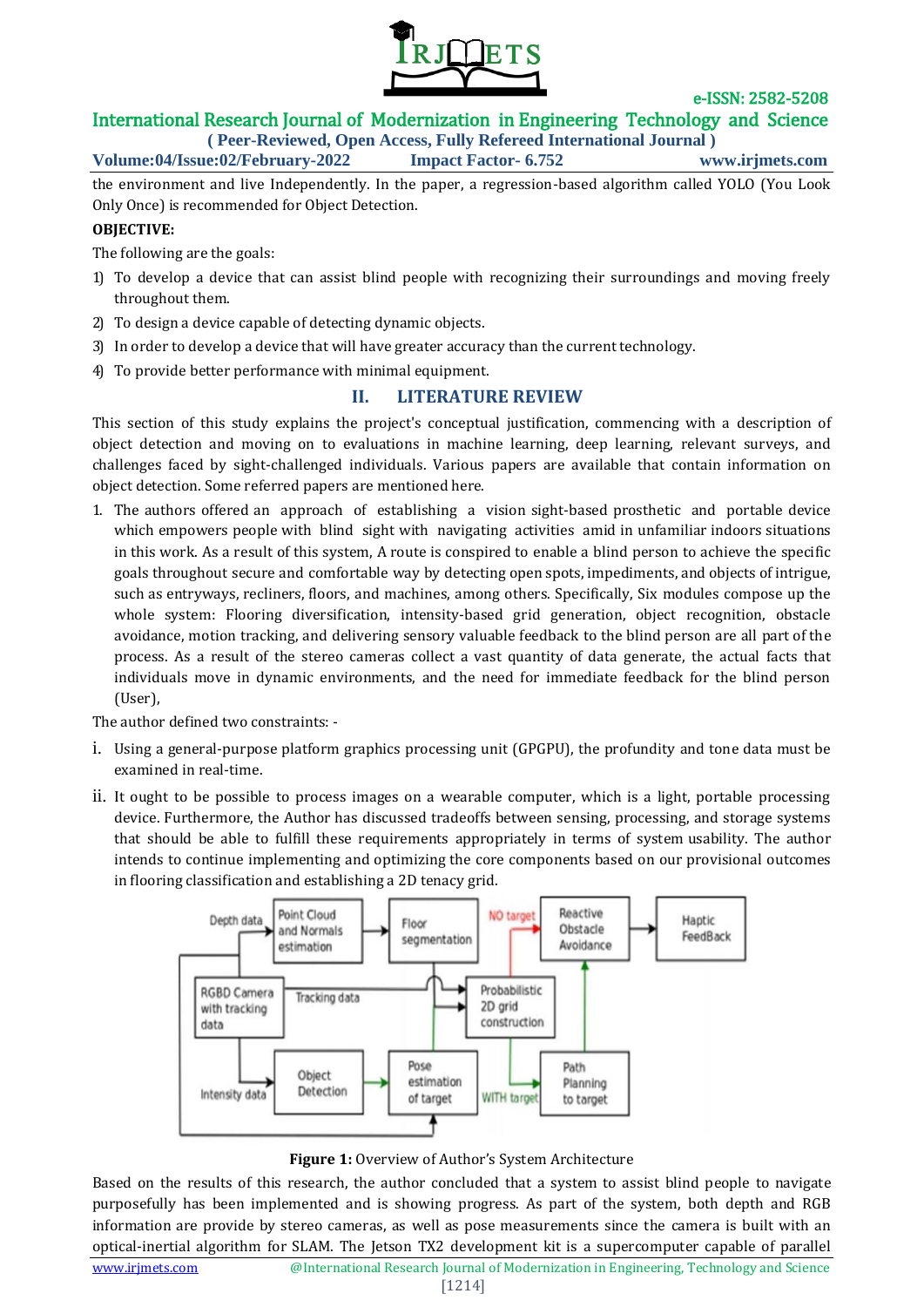

# International Research Journal of Modernization in Engineering Technology and Science

**( Peer-Reviewed, Open Access, Fully Refereed International Journal ) Volume:04/Issue:02/February-2022 Impact Factor- 6.752 www.irjmets.com**

programming as a co-processor. A haptic belt encoding motion commands are used to provide feedback through four vibrating motors fitted to the belt. [1]

2. Since the 1970s, technological advances in fields such as science, information technology, and communication have made it possible to develop advanced technology aids for the eyeless that surmount the challenges of relying on dogs and canes. Electronic substitution systems take a low-resolution image of a visual situation and turn it into a sensorial mode (tactile or auditory). Objects can be identified and located by assisting the eyeless in travel, navigation, and object identification, so enabling mobility.



**Figure 2:** The object detection in video process

In this paper, the author proposed a system of substituting visualize information that restore a important function of the visual system's, namely, identifying objects in the environment. As a result, authors are interested in calculating fast and algorithms for robust for recognizing and locating obstacles in picture. Depends upon the robotic system to recognize obstacles in a video clip and the goal of this study is to build a technology that will help blind or visually impaired people detect their surroundings using an auditory system.

3. In this project, the author attempted to turn the visual world into an audio one so that blind people can be informed of objects and their locations. An object's name is converted to speech when detected from the scene. By using 3D binaural sound simulation, The 2-channel audio encodes their spatial placements. The authors' system has a number of modules. Video is recorded on the client-side and sent to the domain controller for real-time object identification (YOLO) using a portable camera device. The bounding boxes and the position of the identified objects are used to determine the 3D positioning of objects. The binaural digital sound with positions encodes is then rendered using the Unity game engine by a 3D sound creation program. Wireless headphones will be used to transmit digital sound.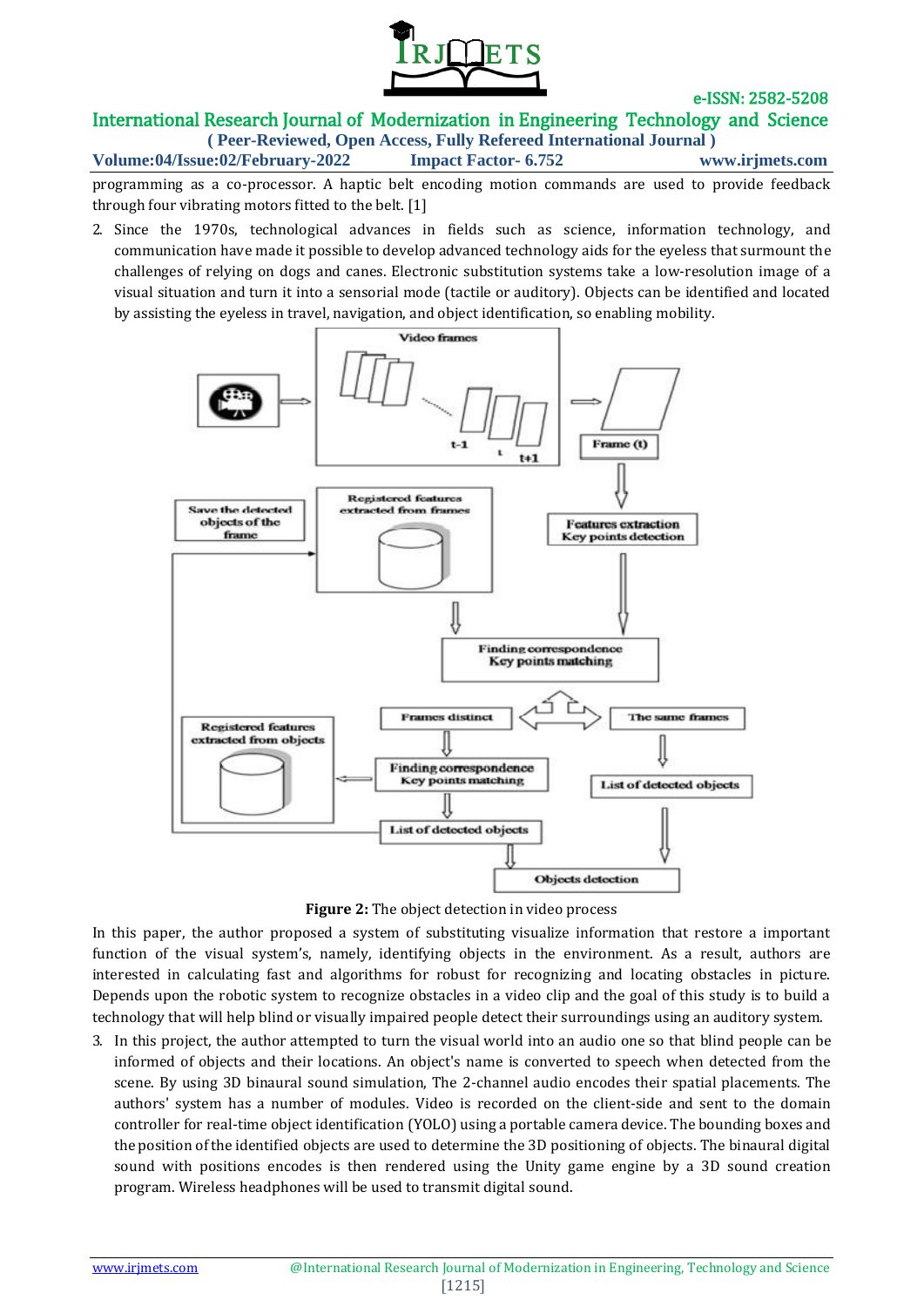

International Research Journal of Modernization in Engineering Technology and Science

**( Peer-Reviewed, Open Access, Fully Refereed International Journal ) Volume:04/Issue:02/February-2022 Impact Factor- 6.752 www.irjmets.com** Raw Image Encoded Decoded String Matrix Clients Server Object Frame unitv Sound Image, Response Object, Clients Information Server Frame.

**Figure 3:** Initial Data flow pipeline

The author investigated the needs of persons who is blinded or visual impaired in this project. Based on CNN motivation, the author developed a blind simulation method that assists blind people in learning about their environment. The system has a compact, real-time interface. An author outlined a system that supports portable cams, a high-speed video connection, and a powerful server to produce 3D sounds. The YOLO algorithm combined with a wireless transmitter provided accurate real-time objective detection in 30 frames, 1080P resolution, and a live stream at a high speed.[3]

4. The authors of this study wanted to design a device that will help people who are blind or have lost their vision. The device is provided to help eyeless persons in overcoming difficulties that most people would dismiss as minor. Advanced Technology in computer science such as deep learning, wireless sensor networks, and computer vision were used to construct the device. A device would be created to help a blind person with daily tasks by recognizing and analyzing objects and providing audio feedback. The device should be able to distinguish multiple items in real-time, as well as provide vocal response on the object class to the user (Blind Person).



**Figure 4:** Object Classification & Real Time Detection Process

On the basis of these results, the author concluded that the dataset (COCO training dataset) was efficient when used in conjunction with the YOLOv3-tiny algorithm on the Nvidia Jetson Nano. Using the mentioned algorithm, the author was able to achieve the best FPS value with minor tradeoffs inaccuracy. Moreover, the author suggested that using a fan as a cooling solution for the device could improve its efficiency and performance. [4]

5. In this paper, the Author considered the vision substitute approach in this study among the visibility partial modification and intervention strategies. Vision substitution is a methodology during including one that information being engendered through sensation perhaps through the utilization of a sensorineural prosthesis, or perhaps a composite of both. Especially particularly in correlation with sensation and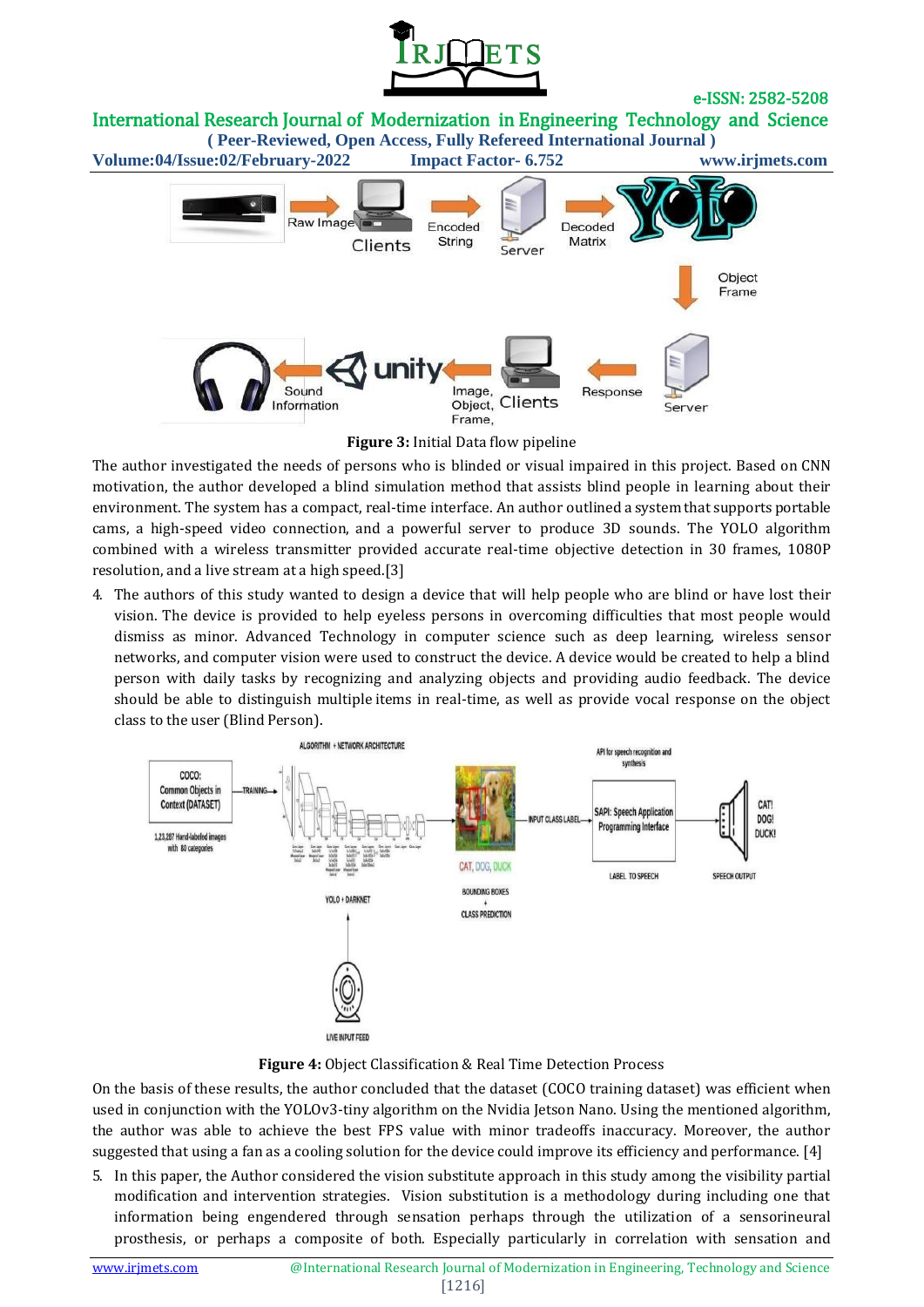

# International Research Journal of Modernization in Engineering Technology and Science

**( Peer-Reviewed, Open Access, Fully Refereed International Journal ) Volume:04/Issue:02/February-2022 Impact Factor- 6.752 www.irjmets.com**

perception, visual possesses a broader and deeper assortment of input, permitting the practitioner to handle much more diverse circumstances. As a result, the authors concentrated on the sight permutation strategy for the Visually Sight People. The concepts of eyesight substitution here could be distinguished into the following subsections:

1) Electronic Travel Aids (ETA): This is a strategy for enhancing the travel journey experience of the visual sight challenged people by integrating several kinds of information and being able to produce an outcome via the usage of sensing devices or auditory grants.

2) Electronic Orientation Aids (EOA): This method relates to the system's advice offered to the visually challenged user at every step of mobility.

3) Position Locator Devices (PLD): This approach entails the use of tools to assist with mobility or to monitor the whereabouts of a blind person.



**Fig 5:** Android Application for Real-Time Object Detection

In this study, the author focused on the system's object detecting capacity in order to give users with efficiency.[5]

#### **PROBLEM STATEMENT:**

Visually impaired individuals are a growing segment in this era. Developing tools for vision-impaired people is not a recently emerged problem. The development of computer-aided tools is still a developing field for people with visual impairments. The challenges facing visually impaired individuals will be numerous, but one of the most common difficulties they face is when they involve self-navigating in an environment that is strange for them. In fact, physical movement is one of the biggest challenges for them. In addition, when they are traveling around or walking in a crowded place, they face many challenges. As visual impairments limit the ways the person can interact with others, therefore, a need for assisting aids with multitasking features to cope with different situations is an important issue. Currently, the available aids and technologies on the market are too expensive for the majority of users, especially those with normal income levels. Therefore, new devices with similar functions and cheaper prices are needed.

#### **MOTIVATION:**

Coming up with great ideas, trying new skills, finding ways to better something, understanding difficult and simple findings, and getting done in a team are all skills that can be learned. In our thoughts, the most main consideration is to concentrate on a topic that is significant to the daily needs of visually impaired persons.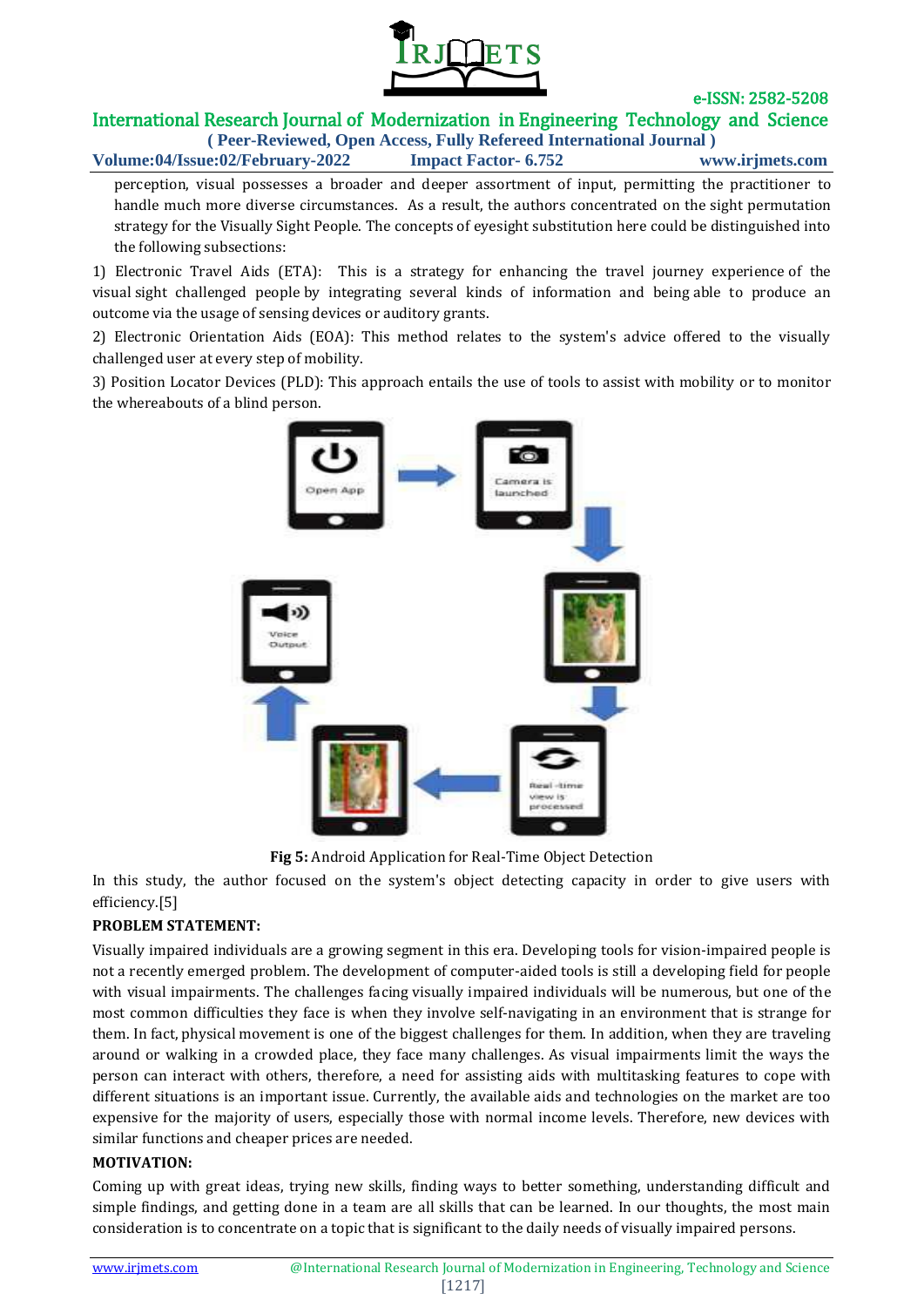

# International Research Journal of Modernization in Engineering Technology and Science

**( Peer-Reviewed, Open Access, Fully Refereed International Journal )**

**Volume:04/Issue:02/February-2022 Impact Factor- 6.752 www.irjmets.com**

- Current Scenario:
- 1. A disabled person is dependent on another person.
- 2. Despite the blind man's stick, the stick is unable to detect obstacles on the path.
- 3. When someone uses a wheelchair, their safety is not guaranteed.

By keeping this in mind, our chosen topic is "Real-time dynamic obstacle detection for visually impaired people".

#### **SYSTEM ARCHITECTURE**

The following figure fig. [ 6] shows the system architecture of the System. Based on the figure, the architecture of the system is mainly composed of three components - a camera, a Raspberry Pi, and headphones. As soon as the system is turned on, the user will switch on the camera attached to it. With the camera getting started, Live Video Streaming has been taken. Immediately after taking the Live Streaming, the object will start being captured. Then, YOLO API is used to detect the object pattern from the captured scene using its pattern matching functionality. In order to figure out what type of object it is, the system uses a feature extraction process. Feature Extraction identifies the object using its features. By Using the focal length of the camera, the system will calculate the distance of the detected object and Print the Name and Distance in textual form. The Python Audio Library can be used to generate audio signals for the identified objects. As an Audio Output, the Generated Audio signal is sent to the Earphone, which is connected to the User's Ear.



**Figure 6:** System Architecture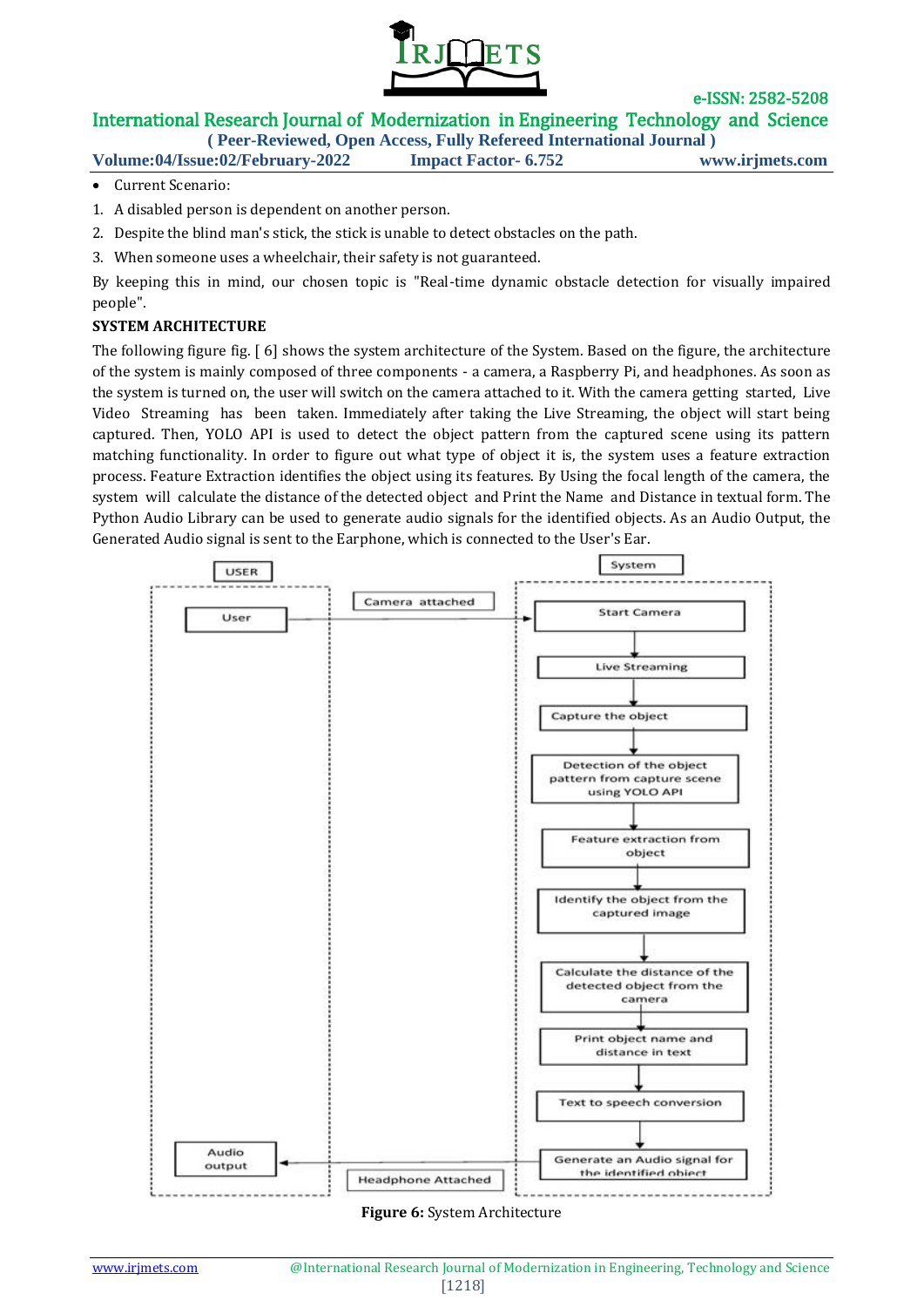

International Research Journal of Modernization in Engineering Technology and Science

**III. METHODOLOGY**

**( Peer-Reviewed, Open Access, Fully Refereed International Journal ) Volume:04/Issue:02/February-2022 Impact Factor- 6.752 www.irjmets.com**

#### **SYSTEM IMPLEMENTATION:**

We provide a method for aiding blind persons in safely exploring new outdoor situations until they find an object of interest. Raspberry Pi serves as the Processing Device, along with a camera providing frame rates that are high. The little device assesses if there are no barriers in the user's route in real time, recognizes things of interest, and computes a trajectory for reaching the objective in a safe way using a light and a small Processor speed. A combination of algorithms from machine learning and computer vision is used in the system. In order to calculate the distance, we have proposed that the focal length of the camera be used as a measurement. Moreover, as the environment can be dynamic, Priority is given to the time limitation.

#### **ALGORITHMS:**

For successful detection of surrounding objects, we investigated into a few current detection algorithms that could classify and analyse things in different parts of a picture. For images, the YOLO (You Look Only Once) algorithm generates possible bounding boxes using region proposals. In order to classify each box, it applies several Convolutional neural networks.

Furthermore, we discussed the YOLO algorithm –

#### **1) YOLO (You Look Only Once):**

YOLO detects objects in real-time using neural networks. Speed and accuracy make this algorithm very popular. The technology is used to identify traffic signals, pedestrians, parking metres, and animals in a variety of applications.



**Figure 7:** The YOLO Model

Steps-

- 1. A YOLO network is built by dividing an input image into a grid of SxS cells in which it marked m bounding boxes. The network predicts class probability and offset values using these bounding boxes.
- 2. Networks predict class probabilities and offset values in these bounding boxes.
- 3. These bounding boxes exceed the threshold value for class probability and are used to locate the object within the image.
- 4. The intersection over union (IOU) approach is used for this purpose.
- 5. YOLO detects objects in the image at a rate of 45 frames per second faster than the rest of the algorithms.

#### **ADVANTAGES:**

1. Instead of hundreds of evaluations for just one image, it can predict with a unified network evaluation. In comparison with other object detection algorithms, such as R-CNN and Fast R-CNN, the algorithm is 1,000